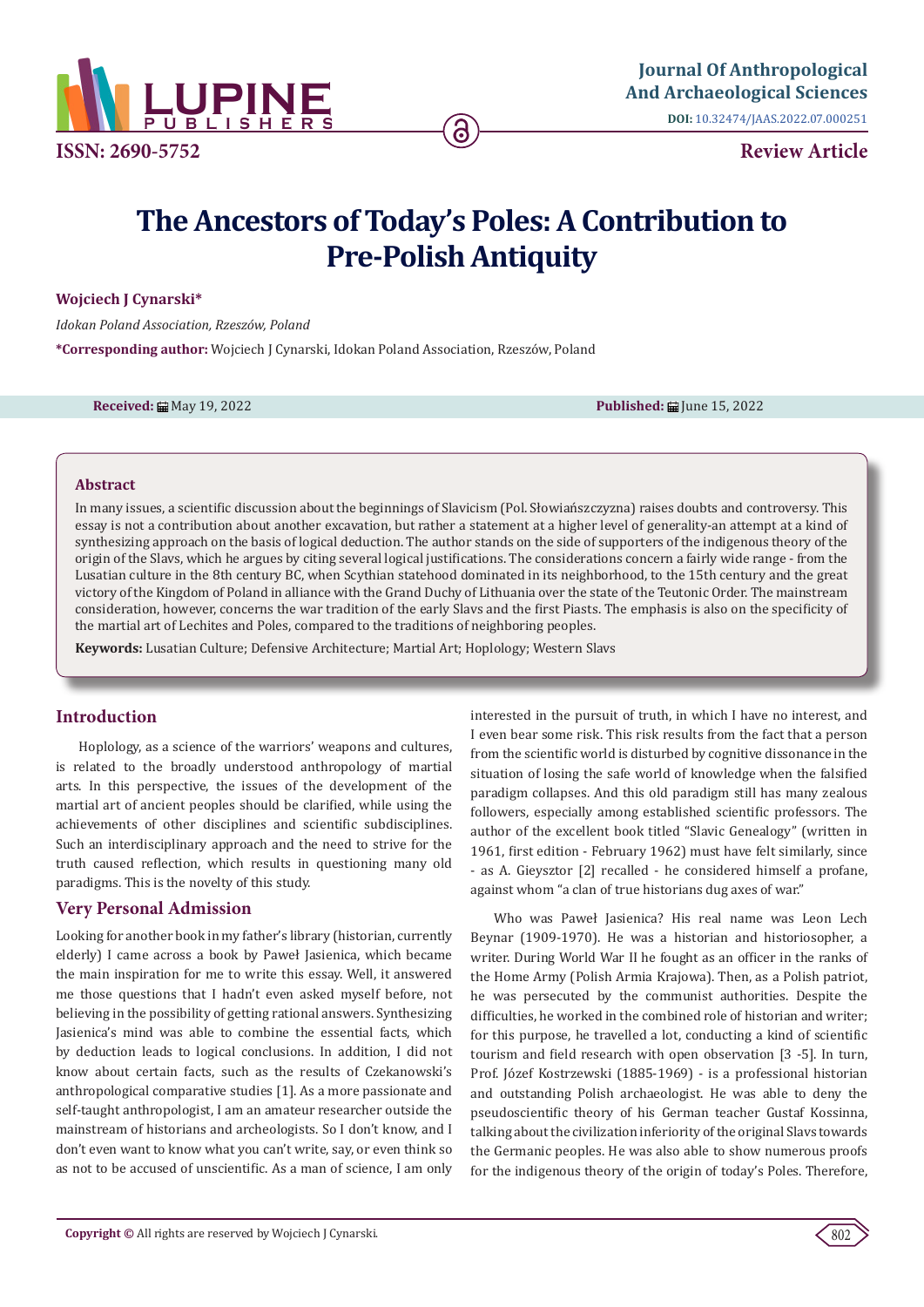from the title of his book "Pre-Polish Culture" (in original:"Kultura prapolska") [6], the author borrowed the adjective "Pre-Polish" in the title of this essay. In particular, Jasienica in numerous fragments of his book refers to Kostrzewski's achievements and views. He also wrote explicit that Prof. Kostrzewski "pulled Polish science from the influence of the chauvinistic 'science' of old Germany", and "The results of (Kostrzewski's) present works fully confirm his old and bold thesis that the Slavs have been sitting in Poland since at least the middle of the second millennium BC" [7].

## **Biskupin and the "Lusatian" culture**

Lusatian culture is a local product, an extension of earlier cultures ("Pre-Lusatian", "Trzciniec"). It was created by farmers and cattle breeders who have long lived a sedentary lifestyle. Biskupin was built according to the plan, calculated on 1000-1200 inhabitants, and its construction had to be well organized [7]. This shows that an advanced social organization was already at that time.

Polish archaeological research of the Biskupin stronghold was carried out in the interwar period, and also from the 1950s. According to Paweł Jasienica, on the lower decks, among others, harpoons and bone bones of reindeer hunters from the older Stone Age were unearthed [7]. This means that these areas were already inhabited, though it was not a permanent settlement. But the stronghold itself on the lake was built in the middle of VIII c. BC. It represents the archeological "Lusatian culture", usually dated to the fourteenth century BC - V AD. Rudolf Virchow [8] introduced this name to the scientific circulation in the second half of the 19th century. Initially, this name was only used to depict phenomena occurring in the areas of Lusatia, where the burial grounds of ashtrays from the turn of the Bronze Age and the Early Iron Age were found. Lusatian culture covers almost the entire Polish lands, north-west and central Slovakia, north and central Moravia, northern and north-eastern Bohemia, Saxony, Lusatia, eastern Thuringia and eastern Brandenburg, while in the east reaches western part of Volhynia (Figure 1).



**Figure 1:** Lusatian culture, range-green.

Neighbourhood with the Arian-Slavic Scythians (also belonging to the Iranian peoples) and the Scythian state, biologically related

(genetically, dominant hg R1a1) and culturally [9,10] could have influenced - and this impact most probably took place - on the development of the statehood of the Slavs, who the Scythians invaded in VII-VI c. BC and they could manage the area for some time. The material remains are burial mounds, like may be the Krak's Mound in Kraków, and certainly the stronghold in Chotyniec [11]. By the way, whistling Scythian arrows were also found in the Lusatian culture town of the 5th century in Ślęza [7]. The "Pre-Poles" were called Lechites, by medieval chroniclers Wincenty Kadłubek and Jan Długosz, but also Prof. Czekanowski (1957). Significantly, ancient Lechia was to extend from the Danish islands in the north to Bulgaria and the Parthian country (Iran) in the south [12,13], i.e. it included, as it were, the Scythian and Slavic lands together.

Because genetic studies have determined the origin of the Aryas and Praslavs (Prasłowianie) from what is now Poland from the pre-Lusatian culture [14- 16], Ario-Slavic peoples - such as the Lechites and Scythians, and maybe also Aryans from Iran, Afghanistan and India, can be treated as closely related, also linguistically [17,18]. Jasienica could not know the results of genetic testing in recent years. However, he stated about the Lusatian culture, based on the state of knowledge available to him at the time, as follows: "The 'Lusatian' people are today considered by most scholars to be the direct ancestors of the Slavs. For Praslavs simply" [6,7]. If, according to recent German excavations, direct genetic ancestors of Poles fought a great battle on the Tollense River (Dolęża, Dołęcza or Doleńca) around 1250-1200 BC [19], i.e. they organized themselves before the Lusatian culture period, it could mean that:

- a) They had already developed a state form
- b) They were the creators of the Lusatian culture

c) They were a fairly homogeneous group, which Harald Haarmann [20] directly calls the Slavs - also in the areas of ancient "Germania"- from around 2000 BC.

## **Proof I- Architecture**

In addition to the results of genetic studies, language studies of Moszyński [17] and interdisciplinary analyzes with the deductive method, Jasienica proposed proof that we can call - from architecture. He wrote that in the village of Biskupin adjacent to the ancient stronghold, he found a hut built around 1850 and characterized it as follows: "The system of its construction is the same, as well as the meadow-sum structure of 'Lusatian' houses on the peninsula" [7], i.e. in a fortified stronghold that used to be on an island. This stronghold was "surrounded by a vertical shaft of the so-called box or room-like structure: tall and strong boxes made of logs laid on a framework, filled with compacted earth in the middle. We will encounter the same method of fortification in Slavic fortifications, which are several hundred years later. Eastern Slavs especially liked this type of fortifications. The wings of the Biskupin gate turned on wooden plugs. Doors were made in a similar way in the 12th century, in Christian Gdańsk and Opole. And the streets were laid in the same way with wood" [7]. Similar strongholds with a similar structure of earth and wooden embankments were built by the Lechites (Biskupin) and later - in the 4th and 12th centuries

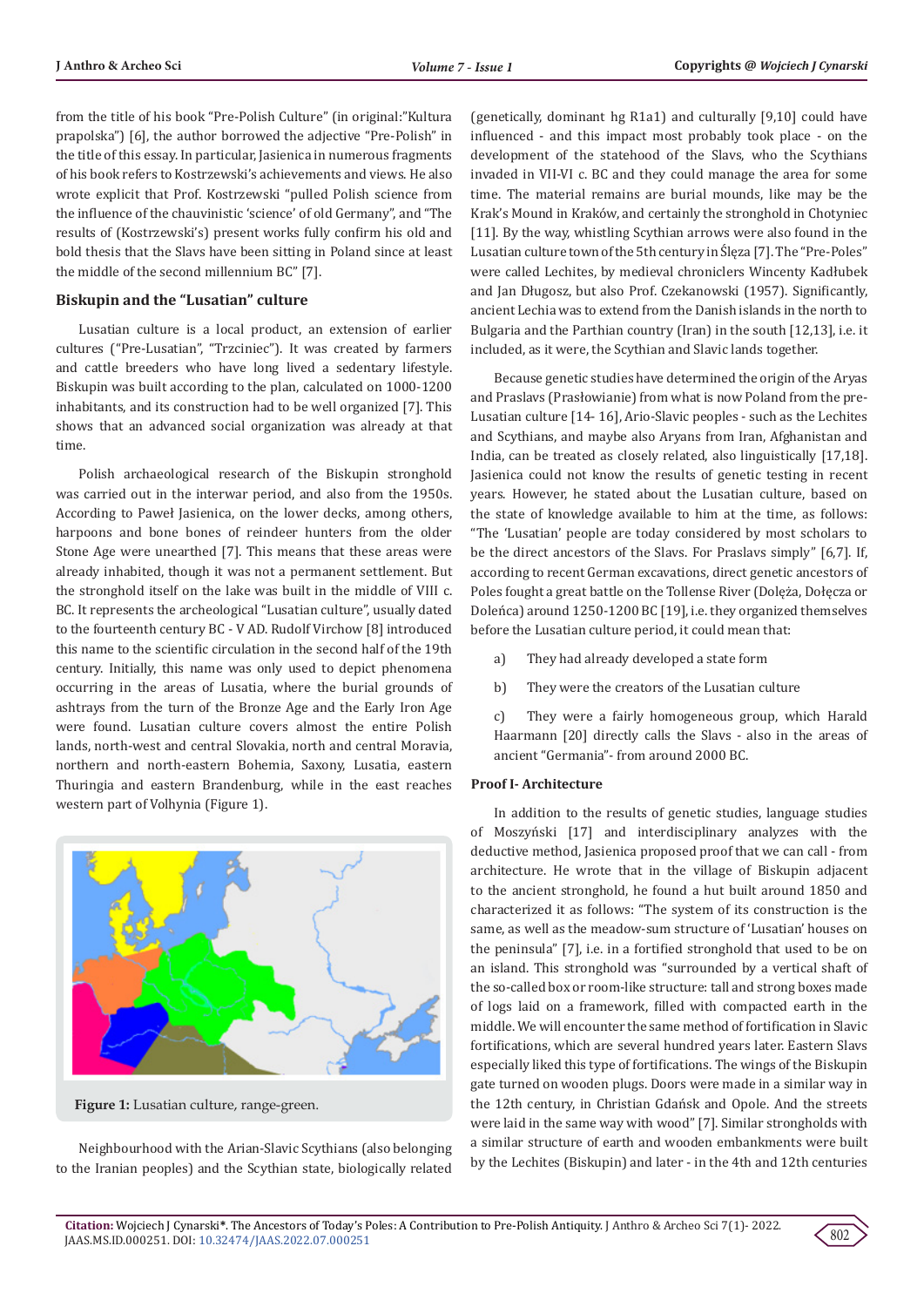CE, such as the stronghold of Bolesław Krzywousty in Tum Łęczycki [7]. Wojciech J. Cynarski is a civil engineer by education, with a master's degree obtained for architectural and construction design, from wooden structures. He is also interested in architecture of fortifications [13,21] and hoplology (science of weapons and military cultures). He finds the evidence from architecture cited above convincing. And what is worth emphasizing again, this is not the only evidence.

## **Proof II: The art of fortification Jasienica states after Ibrahim ibn Jakub (10th century)**

"The Slavs build the majority of their castles in this way. They deliberately go to meadows full of water and thickets, and then draw a circular or quadrilateral line there, depending on what they want the shape of the castle and its area, dig around (ditch) and pile up the excavated soil, strengthening it with boards and a tree resemblance of earthwork, until such a wall (rampart) reaches the dimension they desire. And they measure in it the gate from which they desire, and one enters it after a bridge from a tree" [7]. This type of wooden bridge was also built for the castle in Biskupin. The strongholds in wetlands include, among others, Czerwień, Giecz, Kalisz and Łeczyca, and on the lake-Biskupin and Ostrów Lednicki (here a castle was actually built). Of course, fortresses were also built-in strategic places, such as Głogów or Niemcza, and from the 11th (?) century also stone castles, as in Giecz and Przemyśl (both with dimensions of 35 by 15m).

"Pre-Polish strongholds with ramparts made of oak trams, clay and boulders were very good strongholds, they fulfilled their tasks flawlessly. It may seem like a deliberate exaggeration to someone, but what to do - they defended better than, for example, Italian stone fortresses (...) there is no example of the Germans capturing at least one Polish stronghold, fortified in a way known to us"-wrote Jasienica (1978: 81). The walls were 10 m high and more, and their thickness was up to 25 meters. No battering ram could threaten them. From the mid-10th century, an interesting innovative change was applied in the strongholds of the Polans (rule of Mieszko I). Namely, the so-called hook construction was used. Well, the logs located transversely to the embankment's run were equipped with powerful catches that prevented the beams from sliding out of the upper, longitudinal layer. The construction thus became more stable. Jasienica (1978: 91) concludes that "The Old Slavic fortification system was completely separate and completely different from foreign designs." You can agree with that.

### **What next with the Lusatian culture?**

The author of the "Slavic Genealogy" could not have today's knowledge based on genetic research, but also archeological, linguistic and various interdisciplinary, especially the last twenty years. And yet, based on the archaeological and historical knowledge of that time, he concluded: "'Lusatian' culture evolved over time into the culture of 'pit graves' (in the Eastern Slavs the culture of 'burial fields'), which already has direct links with the early Middle Ages civilization" (Jasienica 1978: 41). People came to the lands of today's Poland 4500 years ago (the creators of 'ribbon ceramics') Jasienica (1978: 42) mistakenly identified him with the

Etruscans. Most likely they were Indo-Europeans with the R1a1 haplogroup, ancestors of the Aryans and Slavs.

From Lusatian to "Pre-Polish" culture, there was a direct transition, because "the people of 'Lusatian' culture did not emigrate from their lands" (Jasienica 1978: 138-139). Tyniec (turn of the first century BC and I AD), Kalisz (an important trade center with the Roman Empire), Cieszyn (excavations of the fortifications of the Gołęszyce tribe from the I-II and IV century) and perhaps Kruszwica can testify to settlement and cultural continuity (Jasienica 1978: 134, 154-155). Jasienica adds agrarian evidence to the architectural evidence: "Biskupin defensive structures effective and strong chest shafts - find analogies in much later times. We met them in large numbers throughout Poland. The great piles of clay unearthed in Gniezno may indicate that this type of fortification also existed there. (...) The biscuit-sumic Biskupin architecture also later appears as if it finds itself in many places, including the same Biskupin, but in the 19th century. The bones of domestic animals from Gniezno provided irrefutable proof that in the 8th, 9th, 10th, 11th and 12th centuries, we had the same breed of cows and indigestion as they 'the Lusatians' knew" (Jasienica 1978: 139).

According to Jasienica (1978: 65-67), Scythian (culturally) Neurians are Slavs from Greater Poland. These warriors identified with werewolves came to the north of Volhynia and Podolia, and over the Dniester in the 5th century BC. Jasienica proves this by toponyms - names of places and rivers. Let's skip the legendary King Krak in Kraków (Wawel, like Babel - royal place [10]. Apart from reflections on ancient Lechia, the country of Vistulans could function in the south of today's Poland as early as in the 4th century CE. However, Poland comes from the Polan state, i.e. this tribe in the Lechice lands, which was dominated by the native Piast dynastic. Gniezno itself was built in the 8th century CE.

With the hypothesis of the origin of Mieszko I and his team from the Vikings from the north, Jasienica deals explicitly. It was probably the mistake of the writer rewriting the old document: instead of "Ego Mesco dux" came out "Dagome iudex". Above all, however, against this hypothesis written: the chronicle of Gall Anonim, research by W. Hensel, J. Kostrzewski and J. Czekanowski, the difference in the technique of fortifications (evidence I and II), as well as the lack of language borrowings (Jasienica 1978: 93- 94). In the 700-400 BC period, the Pomeranian territories were probably dominated by West Pomerania and Kashubians, called by the Germans Wends (German: Wenden und Winden). Perhaps they caused the removal of the Lechites from Wielkopolska to the Dniester (the above-mentioned Neurons). Meanwhile, the Wends in the 4th century BC rule even on Rügen (Jasienica 1978: 206-208).

German tribes arose from a mixture of ethnos and pre-Indo-European languages (hg I1 and others), Celtic (R1b) and Slavic (mainly R1a1) at least several hundred years, carefully counting, after Ario-Slavic tribal organizations. They emerged in disputed areas of rivalry between the mentioned ethnic and linguistic groups, especially today's northern and western Germany. Temporarily, at the turn of the old and new era, tribes of Burgundy, Goths and

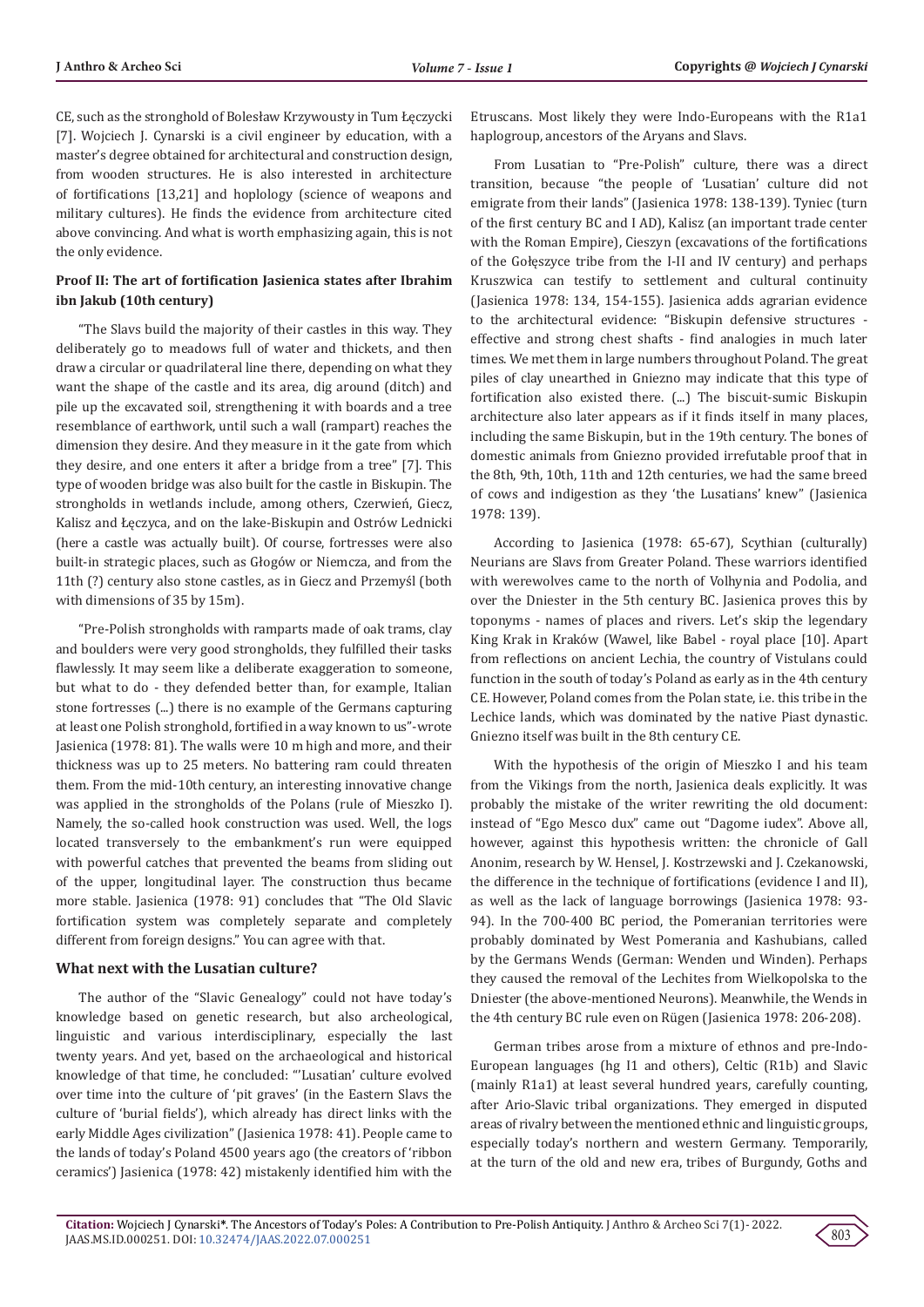Vandals appeared in the Polish lands. Especially in the case of Vandals their Germanity is quite controversial, due to mixing with the Slavic population. In any case, the fall of Rome entailed the fall of the amber route and related trade, which enriched the Lechice land, country and people.

## **Central Centres of the Slavs**

Today we do not know where the headquarters was located, organizing the army of Lechites for the battle of Tollense in the 13th c. BC. We do not know whether Biskupin was a princely stronghold or just one of many. We will try to show in a chronological order the next important centres of Slavic. "It can be assumed that in the period historically decisive for their later development, that is, between the sixth century BC and the fourth century AD, they (the Slavs) occupied lands from the Oder to the Middle Dnieper River." - Jasienica (1978: 326-327) reported after Jordanes and Tadeusz Manteuffel. In addition, those on the central Dnieper were called Antes, and Prokopius of Caesarea found the Antes on the Danube. After all, "Their (Slavs') actual ancient headquarters was located in today's Poland" (ibid: 327). We also find in Prokopius that the Slavs believed in one god, the lord of thunder, whom they worshiped by sacrificing cattle (Jasienica 1978: 294). Maybe it was Perun or Svarog, or it was only called differently.

The Weneds or Venets mentioned earlier were former Slavs who dominated for a long time not only in today's East Germany, but also in the area of Lusatian culture, and even in today's Venice and the eastern part of the Balkans. Ptolemy already includes Veletis on the map from the 2nd century. Based on anthropological studies of Jan Czekanowski (comparison of the shape of the skulls), Jasienica claims that in the seventh or eighth century tribes of Czechs and Poles fell under the control of the Lechites from the west - the Polabian Slavs. "In Levy Hradec, Kruszwica and Ostrów Lednicki they became crews of the Polabian warriors" (Jasienica 1978: 86). It could have been the Popiel dynasty. It was only the Piasts who came from the local Polan people and they took over the power of the fallen dynasty. It was the twilight of the "Polabian empire" beaten by Charlemagne (789-791) (Jasienica 1978: 157). At that time, the Czechs also resisted the Franks' attacks with difficulty. According to Jan Długosz, it was the first major defeat of the kingdom of Lechia, never invincible [13, 16]. That Lechia could have been a union of the Lechic or, more generally, Slavic tribes.

For a short time in the sixth century, the Slavic state of Samon existed (today's Austria, the Czech Republic, Slovakia and Slovenia). The Greater Moravia, founded in the 9th century, operated for less than a century. The capital was Weligrad. At the same time, there was the Vistula state on the Vistula, whose prince built a pagan temple on Łysa Góra in the 8th or 9th century (Jasienica 1978: 279). He wanted to unite Slavic tribes in this way. However, around 880, Świętopełk from Greater Moravia dominated the Vistulans and in the 9th century the Vistulans were baptized - probably in the Eastern Rite Church and Old Slavonic. According to Jasienica (1978: 144), in 906 Hungarians and Poles defeated and brought the Great Moravian State down. Polish forces were commanded by Ziemomys or Leszek from the Piast dynasty.

In the 10th century, the strong association of Veletis and Redgoszcz (Radogoszcz) was a threat to Mieszko. This threat disappeared when Mieszko married a Czech princess, conquering a Czech ally. His baptism and his team were able to unite the land and the people of Lechia (Jasienica 1978: 105-106). In 980 CE with his order he founded Gdańsk, probably as a seaside town (ibid.: 232). He also competed for West Pomerania and Wolin. Even at the end of the 9th century, the Danish port of Haede was "the border between the Slavs and the Saxons and the English", and the Baltic coast "from the foothills of the Jutland Peninsula to the Vistula Żuławy belonged to the Slavs" (Jasienica 1978: 209-210). In the 9th and 10th centuries Wolin was one of the largest cities in Europe, inhabited by 8,000 to 10,000 inhabitants. It was mentioned by the Skalds of Jomsborg - the stronghold of Slavic Vikings (Jasienica 1978: 211- 212). Also in the ninth century Szczecin was built. In 973, Mieszko I took Wolin and set up his crew in a fortified fortress (built with a hook system, Vide - proof I) (Jasienica 1978: 203-204, 214).

Jasienica highly rated the achievements of the first Piasts. In his opinion, this dynasty used the political knowledge of the Lechic rulers of Polabia. Thanks to this: "The Piasts introduced the Lechic tribes under a common state roof. They used violence, they were cruel but not barbaric. This means that they did not destroy the provincial order established on a permanent basis. Rather, they improved it and protected it with the power of a large state" (Jasienica 1978: 245). In this way, Gniezno became the heart of the Slavic land. Especially Bolesław the Brave, who united the Lechic lands, achieved imperial power [16]. It was the turn of the 10th and 11th century.

Meanwhile, already at the beginning of the 7th century CE the "southern" Slavs occupied Dalmatia and Greece. In 912, Simeon the Great became the tsar (emperor) of Bulgaria with the capital in Presław. The Old Church Slavonic language established by Saints Cyril and Methodius became the language of the liturgy of the Eastern Christian rite in the Balkans, and later also in Kievan Rus. Jasienica (1978: 296) gives an inscription in this language from the tenth century, which he read in one of the Bulgarian museums – "Tuk leżi Mosticz …" (Here lies Mosticz ...). In 1018, when the Polish king Boleslaw the Brave took Kiev, Bulgaria collapsed as a result of the war with the emperor Constantinople Basil II. It was until 1186, when the second Bulgarian Empire came into existence (Jasienica 1978: 299-302). The southern Slavs had to face the aggression of the Turkish empire. In the fourteenth century, both Bulgaria and Serbia fell (after the battle of Kosovo, June 15, 1389) (Jasienica 1978: 309-312).

In the fourteenth century, only Kraków was the sovereign centre of Slavonic, and much later Warsaw. Prague came under German rule, which was sealed by the defeat of the Czechs on Bílá hora (8 November 1620). As a result, the Czech elite became Germanized. In turn, Moscow, after being freed from the Tatars, competed with Lithuania for the Ruthenian lands. Thus, various tribes, cities and Slavic peoples consecutively gained advantage or periodic domination. Jasienica cited these facts, but at the same time warned against Russian imperial pan-Slavism, writing and praying: "Keep us from any Slavic ideology, Lord!" (Jasienica 1978: 331).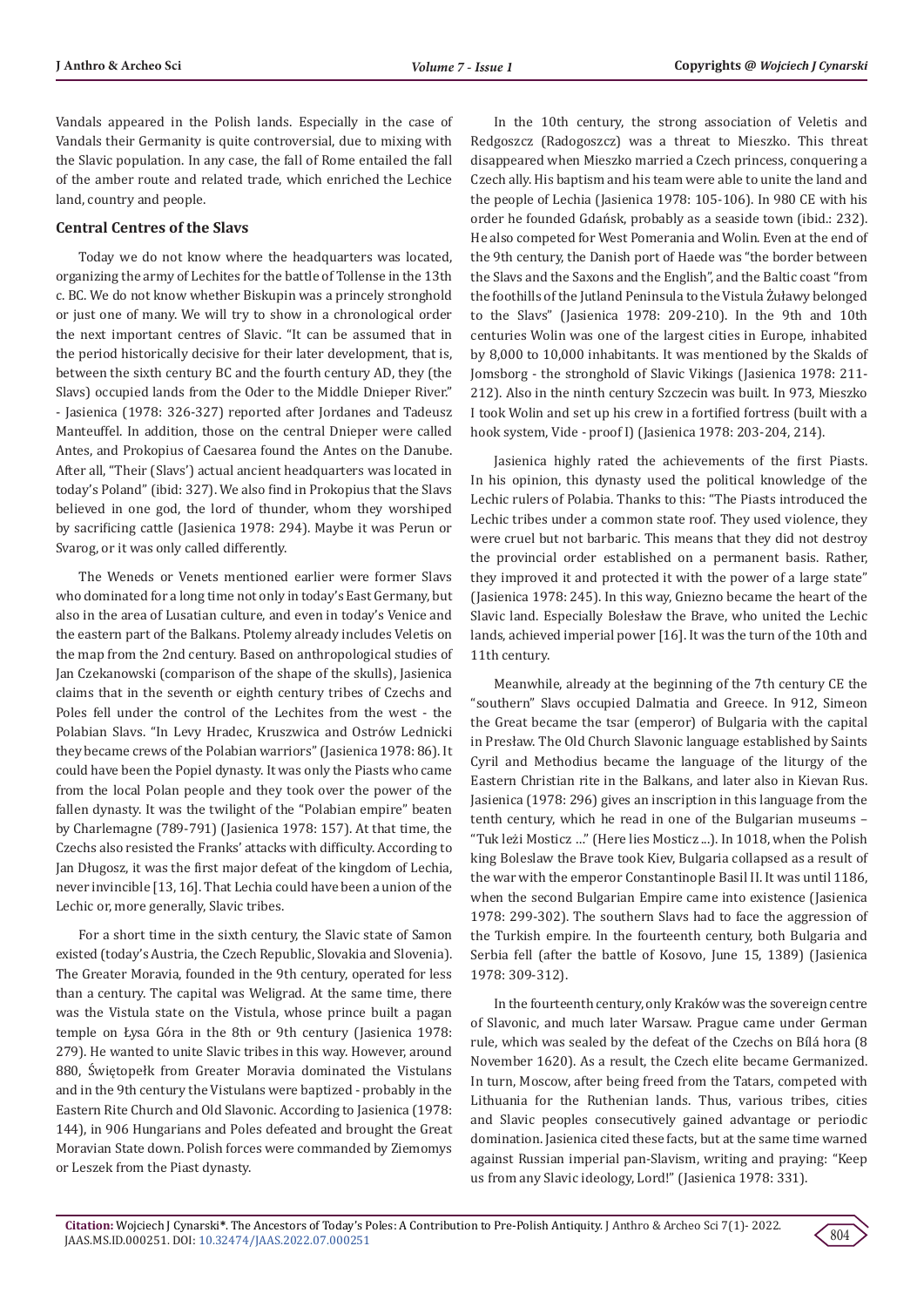#### **War art of Lechites and Poles up to the 15th century**

To what extent was the Slavic "woj" (warrior) similar to Scythian or Thracian? Jasienica found a painting in Bulgaria, depicting a Thracian warrior in a "Phrygian" cap on a four-wheeled chariot - in a tomb in Kazanłyk (Jasienica 1978: 291). Here, it is easy to see the kinship of clothing and martial art with the Aryans and Scythians. Despite their common ancestors, the wooded areas of legendary Lechia and today's Poland did not favour the use of chariots in battle. Still, however, Lechita used horses whose name (as well as the harness and names associated with their breeding) is native to Slavic (cf. Moszyński 1957). They were small, light ponies, as evidenced by the dug horseshoes (Jasienica 1978: 81- 82). In addition to cavalry, infantry was also used quite widely. Also, the infantry was armed with bows.

However, the Slavs who reached the Balkans fought mainly on foot. According to the descriptions of Procopius and Maurice, the Slavs and Antes speak the same language, they are strong and brave, they fight without armour, mainly on foot, with a small shield and a list (spear) (Jasienica 1978: 293-294). As before on the Baltic Sea and perhaps the Adriatic Sea (former Venice), so from the 7th century the "southern" Slavs demonstrated their knowledge of Viking fighting - "In the Aegean Sea their privateer ships appeared." (Jasienica 1978: 294). It has already been about the specific art of fortification. It is worth noting that the Lechic and Polish warriors could effectively defend their strongholds (the word "gród"/ stronghold is also Slavic). Jasienica cites a German siege of Głogów, quoting Gall Anonim: "Germans wound up hand crossbows, while Poles made machines with crossbows; Germans fired arrows, while Poles fired arrows and other missiles; Germans made slingshots with stones, while Poles millstones and strongly sharpened piles. When the Germans, covered with wooden boards, tried to get under the embankment, the Poles gave them a bath with boiling water, covering them with burning heads. The Germans led iron rams to the gates, while the Poles rolled wheels from above, armed with steel stars. The Germans climbed the ladders and the Poles, hooking them with iron hooks, carried them into the air" (Jasienica 1978: 50).

According to Henryk Łowmiański, the armies of Mieszko I and Bolesław the Brave were divided into three categories: higher knighthood, war team and lower knighthood (Jasienica 1978: 196). Spurs found during excavations show that this third category of warriors also used horses. There was no lack of wood for strongholds, or iron for weapons. Iron metallurgy was still cultivated in ancient Lechia BC (Jasienica 1978: 63). Mieszko I had 3,000 armoured cavalry in a team of ten troops, 300 riders per troop. Ibrahim ibn Jakub wrote that every warrior in Mieszko was worth ten others. So, they had to be well-armed and well-trained. His son and the next ruler - Bolesław the Brave maintained 3900- 4200 heavily armed (13-14 troops) respectively, and in the event of war he may have had as much as 17,000 to 32,000 militia together, according to various estimates.

Despite the changes in armaments and the art of war, the ethos of valour was preserved by Poles. Jasienica indicates that the exceptional efficiency of Polish knighthood and Polish war art (martial art) was confronted with the Teutonic State, which in the fourteenth century was Europe's greatest power and prevailed in the technique of war (including the art of fortification) over Poland (cf. Jasienica 1978: 230) [21]. However, in the great Battle of Grunwald (1410), the combined Polish-Lithuanian forces won. "Only twelve prominent Polish knights were killed at Grunwald, although they participated in the hottest battle as wanderers. In the then fighting, involving melee combat, the weak, the less resistant died." (Jasienica 1978: 310). They also had to be well-trained in foot and horse fighting techniques. An example would be Zawisza Czarny of Garbów, coat of arms Sulima (1370-1428), undefeated in numerous knightly tournaments, being a model of knightly virtues.

## **Discussion**

In the light of the above, the correct note is contained in one of the encyclopedia of general history about the Slavs that "what seems very likely, they lived in the lands located north of the Carpathians, in the Odra, Vistula and Dnieper basin already in the so-called Lusatian culture (around 1300-around 400 BC)" [22]. This is confirmed by language, archaeological, myth and religious studies, as well as genetic studies [6,10,13,15,17,20]. Some researchers postpone the occurrence of Slavs in these areas to around 2000 BC or earlier [20,23].

Of course, it is wrong to find out the ancestors of the Slavs among the Etruscans. However, the influence of the genes of the warriors of the Eastern European steppes is a fact confirmed in genetic research. Holders of R1a1 Y-DNA haplogroups arrived in this area around 3000 BC. They were the ancestors of the Aryans, Scythians and today's Slavs [15,16]. By assimilation with the pre-Indo-European people found here, they first initiated the legendary Lechia, and then the historical Slavonic. However, in detail we are not yet able to resolve many things. For example, according to Jasienica, the Neurians were Praslavs from Greater Poland, and according to Smirnov [23] they were Prabalts. He believes that the Slavs only in the V-IV centuries BC from the Vistula and Bug basins expanded to the east, inhabiting the areas of Polesie and Wołyń / Volyn [23].

What do specialists from the Scythians and Sarmatians say about cultural relations and especially in the field of military culture between the Slavs and nomads from the east? According to Alexey Smirnov [23], "Scythians plowing" are probably Slavs, as Herodotus described it in the 6th-5th century BC. The Russian researcher indicates: "The researchers attribute the culture of burial fields burial fields to Slavs. The pre-Slavonic origins of the Scythian plowmen, as related to newcomers (from the culture of burial fields), facilitated their penetration into the areas of Transnistria" [23]. The genetic and cultural root of the Scythians, Sarmatians and Indo-Iranian Aryans was common. "Sauromats and Sakis probably come from the creators of Andronovska culture (Aryans - note by the author). Apparently, all the late bronze peoples and the cultures they created (...) gave rise to Scythian tribes in the broad sense of the term. Anthropological varieties of all Scythian tribes are in most cases Europeanid" [23].

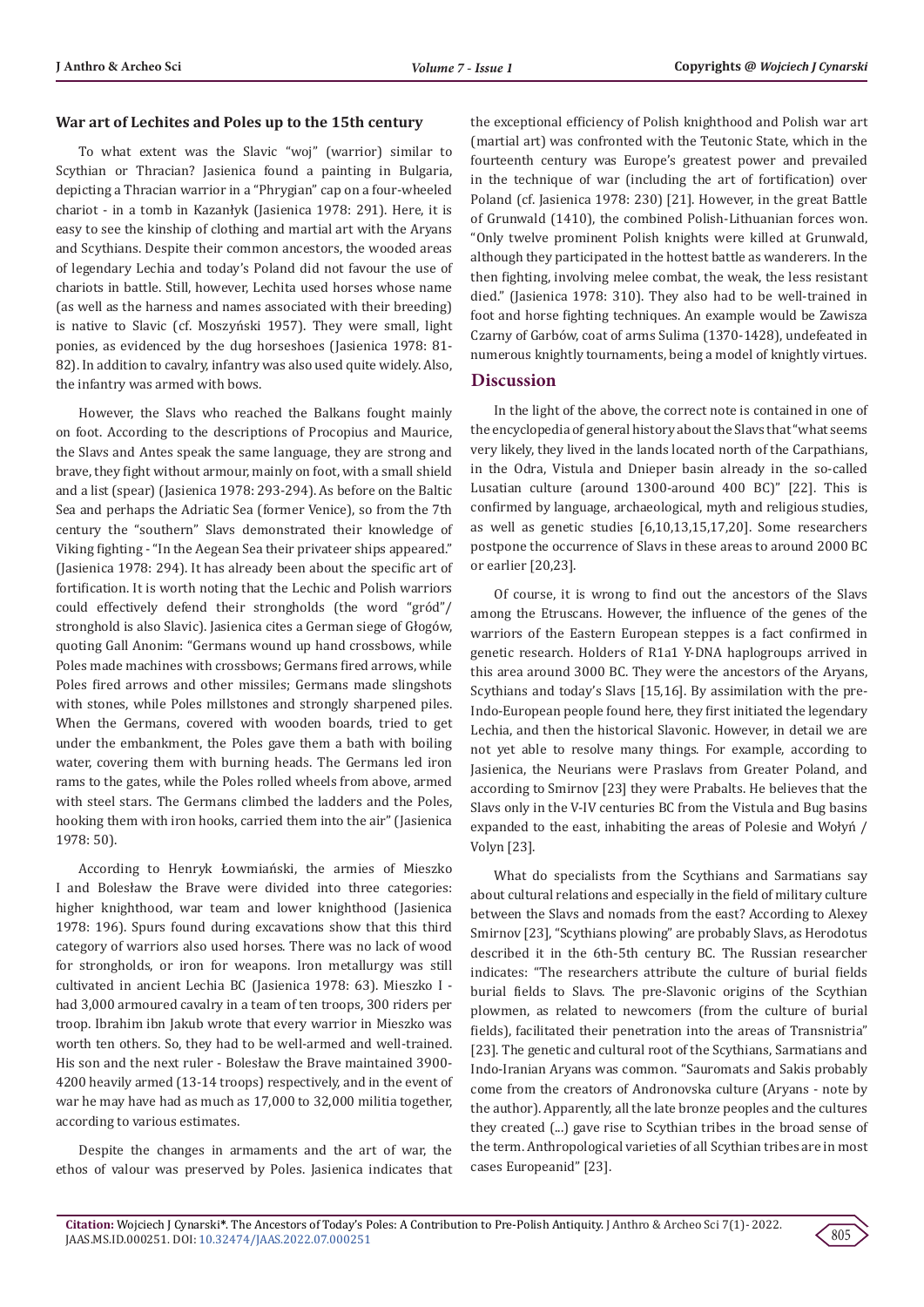The Scythians are already identified by ancient writers with mounted archers. They also used light javelins and heavy spears, short akinakes (30-50 cm) and long swords, axes, ice axes and fillers. The richer used plate or scale armour and helmets, mostly made of bronze. On the basis of the rich burials of the tribal aristocracy, it can be assumed that heavy-armed Scythian cavalry constituted their main striking force. "The less wealthy Scythians, without heavy gear, armed with bows, throwing spears and short swords (akinakes), formed light cavalry units" [23,24,25]. Every adult free man was a warrior. The use of archers and heavy driving were the advantages of the Scythian tactics for a long time, including in later battles with the Romans, as in the Battle of Carrhae, where the Scythians supported their related Parthians. Smirnow [23] believes that heavy driving first appeared in the Saki and Massage in the second century BC. In addition, infantry were also used. "The formation of the Scythian infantry was presumably influenced by the Greek phalanx of the 4th and 2nd century BC, which the Scythians had to come across more than once" [23].

Similarly, the Sarmatians were excellent riders and warriors, in which they practiced from the early boyhood. Sulimirski refers here to Strabo (VII, 4, 6) and Ammianus Marcellinus from the 4th century. Sarmatians fought on horseback or on foot. They used a bow, sword up to 130 cm long, javelin or spear, battle ax, wicker or wooden-leather shield, slingshot and rope. They used armour from untreated volition skin or iron plates sewn onto the skin. The Roksolan tribe introduced very long spears with an iron cave, departing from the main role of the bow and arrow. At the end of the 4th century BC, the inhabitants of Chorez and Massaget created a heavy-duty ride - cataphracts [26]. Tactics and combat technique gradually evolved. "The second century AD brought the twilight of heavy-armed driving and a change of Sarmatian tactics after the introduction of a new and dangerous 'Hunski' bow (...). Arrows of this type, equipped with a strong iron arrowhead, pierced the armour. This change was caused by the arrival of new Sarmatian tribes (Alans) from the east, which the people from Eastern European steppes were unable to resist properly" [26].

The martial art of the Scythians and Sarmatians (more generally we can talk here about their specific warrior culture [25] influenced the Lusatian culture, especially through the invasions of these warlike peoples into the basins of the Vistula and the Oder. It motivated Lechic people to build fortified strongholds. Scythian strongholds, like the stronghold in Chotyniec (today's Podkarpackie province), had embankments built in a different way - no room construction was found (Czopek et al. 2017), which could have been a pro-Slavic invention. The Scythians probably had an advantage in the open field, in direct clashes. Meanwhile, conquering fortifications was not a strong point of the indicated steppe peoples. Alliances of the Lechites and Scythians, probably against the Persians of King Darius, were probably also implemented, as Bukowski [27] suggests. The Scythians invaded Central Europe several times, probably for robbery purposes, which they did with varying degrees of success, not always victorious. The content of archaeological finds east of the Vistula also points

to the "commercial", material and technological impact of Scythian culture, and indirectly - Greek [11, 27]. The weapons found in women's burials in Poland may speak for the Sarmatian tradition of women's participation in combat but may also be the result of special respect for both women and weapons; that is, weapons may not have been owned by these women - we do not know if they had the privilege of carrying weapons with them [28].

Sulimirski believes that the Antes were Alans (belonging to the Sarmatians), as well as Serbs and Croats. In his opinion, these Iranian tribes ruled in the Lechic lands; "The Sarmatians apparently constituted a local ruling class, which was gradually enslaved" [26]. The proof is to be Sarmatian tamga transformed into Polish nobility coats of arms [26]. Meanwhile, Jordanes already explained that the Slavs, "although of the same origin, used three names: Wends, Antes and Sclaveni." If they spoke a similar language, why shouldn't we consider them Slavs? Especially since there is also a strong biological relationship here. Above all, however, there is no genetic research that would show a statistically significant difference in the origin of the Polish nobility and the rest of the Polish society, in particular when comparing the descendants of the nobility with people of peasant origin. This fact refutes Sulimirski's thesis about the Sarmatian origin of the nobility in Poland and the alleged rule of (foreign) Sarmatians over the Slavs. Well, the Antes, Serbs (or Sorbs) and Croats were - like other Indo-European Scythians - an Ario-Slavic people and they spoke a language related to the Lechitic language [17].

War democracy of the Scythians and Sarmatians is related to Old Slavic. Similarly - the tactics of using complementary light and heavy cavalry and infantry formations; the use of field traps, lit arrows, flanking the enemy and defending your own rolling stock. The rich vocabulary connected with horse breeding and horse riding, which from the Slavic language has changed to Polish, indicates the traditions of horse warriors from the time - perhaps - the Great Scythia. Significantly, Old Polish chroniclers such as Wincenty Kadłubek in particular identify the territorial scope and ancient achievements of the Lechites and Scythians [12,13,17,19].

In confrontation with Asian powers, the Slavs suffered several unpleasant defeats. In the 13th century at the battle of Legnica (Polish lands, 1241) the Polish prince Henry II the Pious fell at the hands of the Mongols. Similarly - in 1444 near Varna (Bulgaria) - Władysław III, king of Poland and Hungary. This took place in the battle against Sultan Murad II. The above-mentioned Zawisza Czarny also fell while fighting the Turks. Poles fought to defend Christian, European civilization. In the following centuries they did so with many victorious successes. They perfected the fight of horse formations - from light to heavy hussars, as well as weapons and the technique of its use (hussar sabre) [29,30,31,32]. Thanks to this, for the next two centuries Rzeczpospolita (the Kingdom of Poland in union with Lithuania) was a power that rebuked both Swedes (Livonia, present-day Estonia), Russians (victory at Kłuszyn and capture of Moscow), Tatars and Turks - for the famous relief and the victory of Vienna 1683 year.

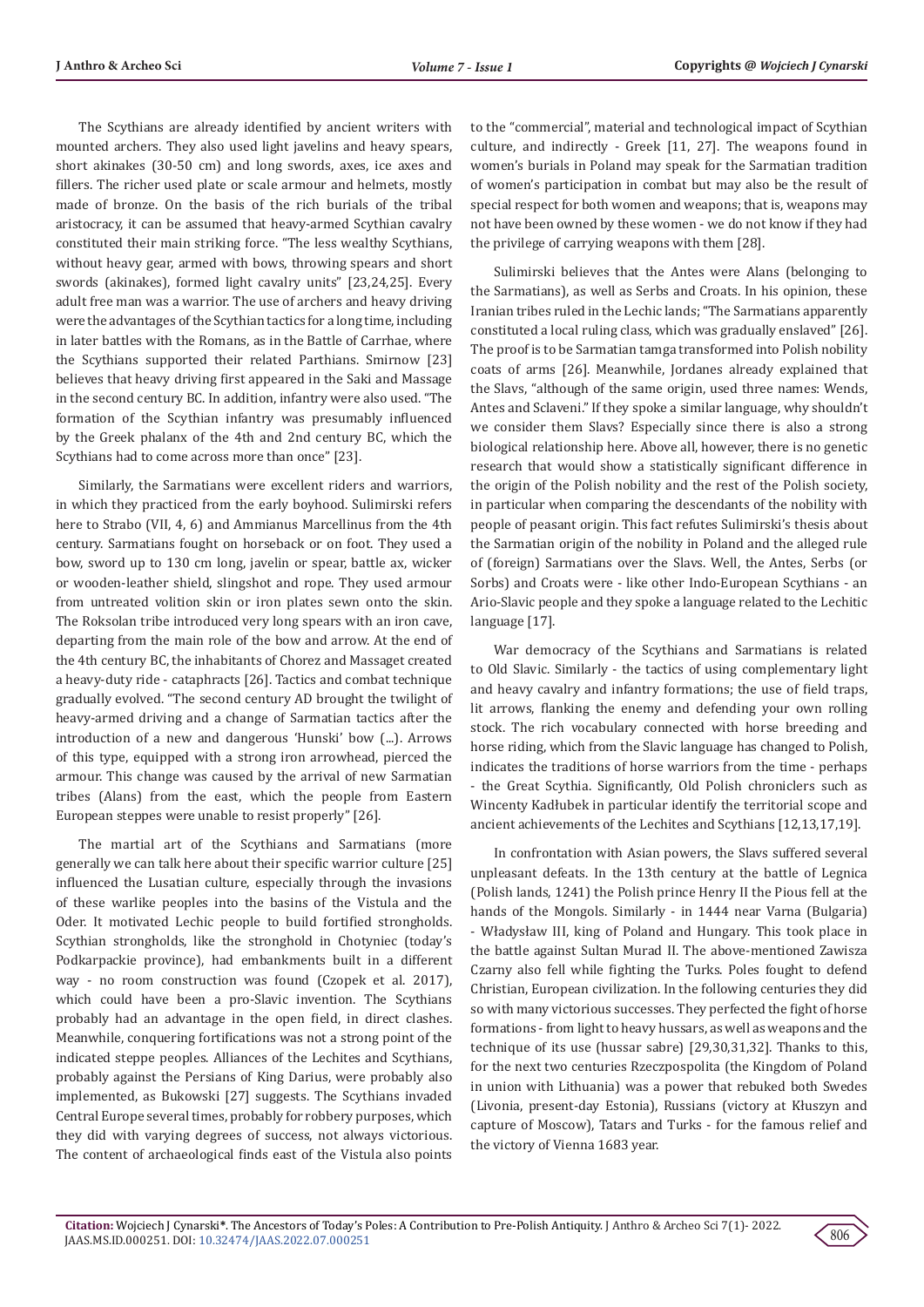# **Conclusions and Epilogue**

Some historical atlases require map replacement for periods prior to 700 AD. In the light of the cited evidence and logical justifications, the indigenous theory of the origin of the Slavs is confirmed. However, the hypothesis about the Scandinavian origin of Mieszko I is falsified. This does not mean that his team could not serve, among others, warriors came from across the Baltic. Old heritage, political and military knowledge, paid off in Poland in the X-XI centuries, and then in the XV-XVII. Slavs living west of Poland were almost completely Germanized. Today, separate countries like the Czech Republic, Poland, Slovakia, eastern Germany and western Ukraine operate in the areas of the former Lusatian culture.

## **Funding**

There is no external financing.

## **Conflicts Of Interest/Competing Interests**

There is no conflict of interest.

#### **References**

- 1. Czekanowski J (1957) Introduction to the history of the Slavs. Anthropological, ethnographic, perspectives. Institute for Western Affairs, Poznań, Poland.
- 2. Gieysztor A (1978) Posłowie (Epilogue) Jasienica, P. Słowiański rodowód (Slavic Genealogy). Państwowy Instytut Wydawniczy, Warszawa pp. 334-335 (in Polish).
- 3. Cynarski WJ (2015) Scientific tourism in the perspective of visual sociology. Katedra Kulturowych Podstaw Wychowania Fizycznego, Turystyki i Rekreacji WWF UR, Rzeszów (in Polish).
- 4. Cynarski WJ (2020) Anthropology of scientific and congress tourismtypes of tourists and hosts. Tur Kult 2(1): 55-68.
- 5. [Green TA, Skowron Markowska S, Cynarski WJ, Gutiérrez García C,](https://www.readcube.com/articles/10.18002%2Frama.v14i2s.6048)  [Figueiredo A, et al. \(2019\) Qualitative and quantitative methods in the](https://www.readcube.com/articles/10.18002%2Frama.v14i2s.6048)  [study of martial arts and combat sports: a panel based on personal](https://www.readcube.com/articles/10.18002%2Frama.v14i2s.6048)  [experiences. Rev Artes Marciales Asiát 14\(2s\): 79-83.](https://www.readcube.com/articles/10.18002%2Frama.v14i2s.6048)
- 6. Kostrzewski J (1949) Pre-Polish Culture. (3rd edn.), Instytut Zachodni, Poznań (in Polish).
- 7. Jasienica P (1978) Slavic Genealogy. Państwowy Instytut Wydawniczy, Warsaw (in Polish).
- 8. Andree C (1976) Rudolf Virchow als Prähistoriker (Rudolf Virchow as a prehistorian). Köln (in German).
- 9. Cetwiński M, Derwich M (1987) Herby, legends, ancient myths. KAW, Wrocław (in Polish).
- 10. Makuch P (2013) From Aryans to Sarmatians. Unknown 2500 years of Polish history. Księgarnia Akademicka, Kraków (in Polish).
- 11. [Trybała Zawiślak K \(2020\) The fortified settlement in Chotyniec \(south](https://www.academia.edu/44959393/The_fortified_settlement_in_Chotyniec_south_eastern_Poland_as_part_of_the_military_system_of_forest_steppe_Scythia)[eastern Poland\) as part of military system of forest-steppe Scythia. Ido](https://www.academia.edu/44959393/The_fortified_settlement_in_Chotyniec_south_eastern_Poland_as_part_of_the_military_system_of_forest_steppe_Scythia)  [Mov Cult J Martial Arts Anthrop 20\(4\): 55-63.](https://www.academia.edu/44959393/The_fortified_settlement_in_Chotyniec_south_eastern_Poland_as_part_of_the_military_system_of_forest_steppe_Scythia)
- 12. Kadłubek Wincenty (1208/1612) Historia Polonica (in Latin).
- 13. [Cynarski WJ \(2018b\) Heritage of Proto-Aryan ancestors and noble](https://www.researchgate.net/publication/328699128_Heritage_of_Proto-Aryan_ancestors_and_noble_warriors_in_Central_Europe) [warriors in Central Europe. Ido Mov Cult J Martial Arts Anthrop 18\(4\):](https://www.researchgate.net/publication/328699128_Heritage_of_Proto-Aryan_ancestors_and_noble_warriors_in_Central_Europe) [11-24.](https://www.researchgate.net/publication/328699128_Heritage_of_Proto-Aryan_ancestors_and_noble_warriors_in_Central_Europe)
- 14. [Underhill PA, Myres NM, Rootsi S, Metspalu M, Zhivotovsky LA, et al.](https://pubmed.ncbi.nlm.nih.gov/19888303/) [\(2010\) Separating the post-Glacial coancestry of European and Asian Y](https://pubmed.ncbi.nlm.nih.gov/19888303/) [chromosomes within haplogroup R1a. Europ J Hum Gen 18\(4\): 479-484.](https://pubmed.ncbi.nlm.nih.gov/19888303/)
- 15. [Underhill PA, Poznik GD, Rootsi S, Järve M, Lin AA, et al. \(2015\) The](https://pubmed.ncbi.nlm.nih.gov/24667786/) [phylogenetic and geographic structure of Y-chromosome haplogroup](https://pubmed.ncbi.nlm.nih.gov/24667786/) [R1a. Europ J Hum Gen 23\(1\): 124-131.](https://pubmed.ncbi.nlm.nih.gov/24667786/)
- 16. [Cynarski WJ, Maciejewska A \(2016\) The proto-Slavic warrior in Europe:](https://www.researchgate.net/publication/311221965_The_proto-Slavic_warrior_in_Europe_The_Scythians_Sarmatians_and_Lekhs) [The Scythians, Sarmatians and Lekhs. Ido Mov Cult J Martial Arts](https://www.researchgate.net/publication/311221965_The_proto-Slavic_warrior_in_Europe_The_Scythians_Sarmatians_and_Lekhs) [Anthrop 16\(3\): 1-14.](https://www.researchgate.net/publication/311221965_The_proto-Slavic_warrior_in_Europe_The_Scythians_Sarmatians_and_Lekhs)
- 17. Moszyński K (1957) Original reach of the Slavonic language. Zakład Narodowy im. Ossolińskich, Wrocław-Kraków (in Polish).
- 18. [Cynarski WJ \(2021\) Linguistic and anthropological look at Lechitic-](https://web.p.ebscohost.com/abstract?direct=true&profile=ehost&scope=site&authtype=crawler&jrnl=17182301&AN=149660024&h=ZU1Hkg3fAwmtSNeQu8zfUxJ%2ff7sU82XxrbWYkeailkV08elVj%2bqJBwJrA%2feMmitkGiPxxm2ff1GIYPwWuKQxjA%3d%3d&crl=c&resultNs=AdminWebAuth&resultLocal=ErrCrlNotAuth&crlhashurl=login.aspx%3fdirect%3dtrue%26profile%3dehost%26scope%3dsite%26authtype%3dcrawler%26jrnl%3d17182301%26AN%3d149660024)[Slavic warriors and their contemporary descendants. The Linguistics](https://web.p.ebscohost.com/abstract?direct=true&profile=ehost&scope=site&authtype=crawler&jrnl=17182301&AN=149660024&h=ZU1Hkg3fAwmtSNeQu8zfUxJ%2ff7sU82XxrbWYkeailkV08elVj%2bqJBwJrA%2feMmitkGiPxxm2ff1GIYPwWuKQxjA%3d%3d&crl=c&resultNs=AdminWebAuth&resultLocal=ErrCrlNotAuth&crlhashurl=login.aspx%3fdirect%3dtrue%26profile%3dehost%26scope%3dsite%26authtype%3dcrawler%26jrnl%3d17182301%26AN%3d149660024) [Journal 14\(2\): 32-49.](https://web.p.ebscohost.com/abstract?direct=true&profile=ehost&scope=site&authtype=crawler&jrnl=17182301&AN=149660024&h=ZU1Hkg3fAwmtSNeQu8zfUxJ%2ff7sU82XxrbWYkeailkV08elVj%2bqJBwJrA%2feMmitkGiPxxm2ff1GIYPwWuKQxjA%3d%3d&crl=c&resultNs=AdminWebAuth&resultLocal=ErrCrlNotAuth&crlhashurl=login.aspx%3fdirect%3dtrue%26profile%3dehost%26scope%3dsite%26authtype%3dcrawler%26jrnl%3d17182301%26AN%3d149660024)
- 19. [Cynarski WJ \(2018a\) Propinquity of Scythians and Slavs. Remarks on](https://www.researchgate.net/publication/322750974_Propinquity_of_Scythians_and_Slavs_Remarks_on_the_state_of_knowledge_of_Slavic_ethnogenesis) [the state of knowledge of Slavic ethnogenesis. Ido Mov Cult J Martial](https://www.researchgate.net/publication/322750974_Propinquity_of_Scythians_and_Slavs_Remarks_on_the_state_of_knowledge_of_Slavic_ethnogenesis) [Arts Anthrop 18\(1\): 1-7.](https://www.researchgate.net/publication/322750974_Propinquity_of_Scythians_and_Slavs_Remarks_on_the_state_of_knowledge_of_Slavic_ethnogenesis)
- 20. Haarmann H (2016) On the trail of the Indo-Europeans. From the Neolithic steppe nomads to the early civilizations on the trail of the Indo-Europeans. From the Neolithic steppe nomads to the early civilizations. C.H. Beck, Munich (in German).
- 21. [Cynarski WJ \(2012\) Castles as the heritage of Polish fortification art and](http://imcjournal.com/index.php/en/volume-xii-2012/contents-number-4/376-castles-as-the-heritage-of-polish-fortification-art-and-as-a-tourist-attraction) [as a tourist attraction. Ido Mov Cult J Martial Arts Anthrop 12\(4\): 44-55.](http://imcjournal.com/index.php/en/volume-xii-2012/contents-number-4/376-castles-as-the-heritage-of-polish-fortification-art-and-as-a-tourist-attraction)
- 22. Piekarczyk Gawłowska J, Czerwiński P, Kurs K, Kopczyński M (2007) Encyklopedia Historia (Encyclopedia of History) Greg, Kraków.
- 23. Smirnow A (1974) Scythians. PIW, Warsaw (in Polish).
- 24. Scholl T (1978) Weapons and war tactics of the Scythians and Sarmatians (VII century BC - III century AD)). Mówią Wieki 4(1): 10-14.
- 25. [Czopek S \(2013\) Prehistoric cultures of warriors or warriors of](http://imcjournal.com/index.php/en/volume-xiii-2013/contents-number-3/260-prehistoric-cultures-of-warriors-or-warriors-of-prehistoric-cultures) [prehistoric cultures? Ido Mov Cult J Martial Arts Anthrop 13\(3\): 37-47.](http://imcjournal.com/index.php/en/volume-xiii-2013/contents-number-3/260-prehistoric-cultures-of-warriors-or-warriors-of-prehistoric-cultures)
- 26. Sulimirski T (1979) Sarmatians. PIW, Warsaw (in Polish).
- 27. Bukowski Z (1974) Posłowie (Epilogue) in: Smirnow A, Scytowie (Scythians Scythians). PIW, Warszawa, pp. 191-207 (in Polish).
- 28. Bochnak T (2020) The Phenomenon of Burying Women with Weapons in Iron Age Poland: Tactical, social and funerary considerations. Ido Mov Cult J Martial Arts Anthrop 20(1): 1-13.
- 29. [Sawicki Z \(2011\) Polish Martial Art-Signum Polonicum: Historical](http://imcjournal.com/index.php/en/volume-xi-2011/contents-number-2/434-polish-martial-art-signum-polonicum-historical-background-profile-and-the-main-plots-of-the-system) [background, profile and the main plots of the system. Ido Mov Cult J](http://imcjournal.com/index.php/en/volume-xi-2011/contents-number-2/434-polish-martial-art-signum-polonicum-historical-background-profile-and-the-main-plots-of-the-system) [Martial Arts Anthrop 11\(2\): 38-46.](http://imcjournal.com/index.php/en/volume-xi-2011/contents-number-2/434-polish-martial-art-signum-polonicum-historical-background-profile-and-the-main-plots-of-the-system)
- 30. Sikora R (2011) Astounding battles and charges of Winged Hussars. Warsaw (in Polish).
- 31. Sikora R (2020) Not just hussars. Znak Horyzont, Kraków (in Polish).
- 32. Marsden R (2015) Polish Saber. The use of the Polish Saber on foot in the 17<sup>th</sup> century. Tyrant Industries, USA.